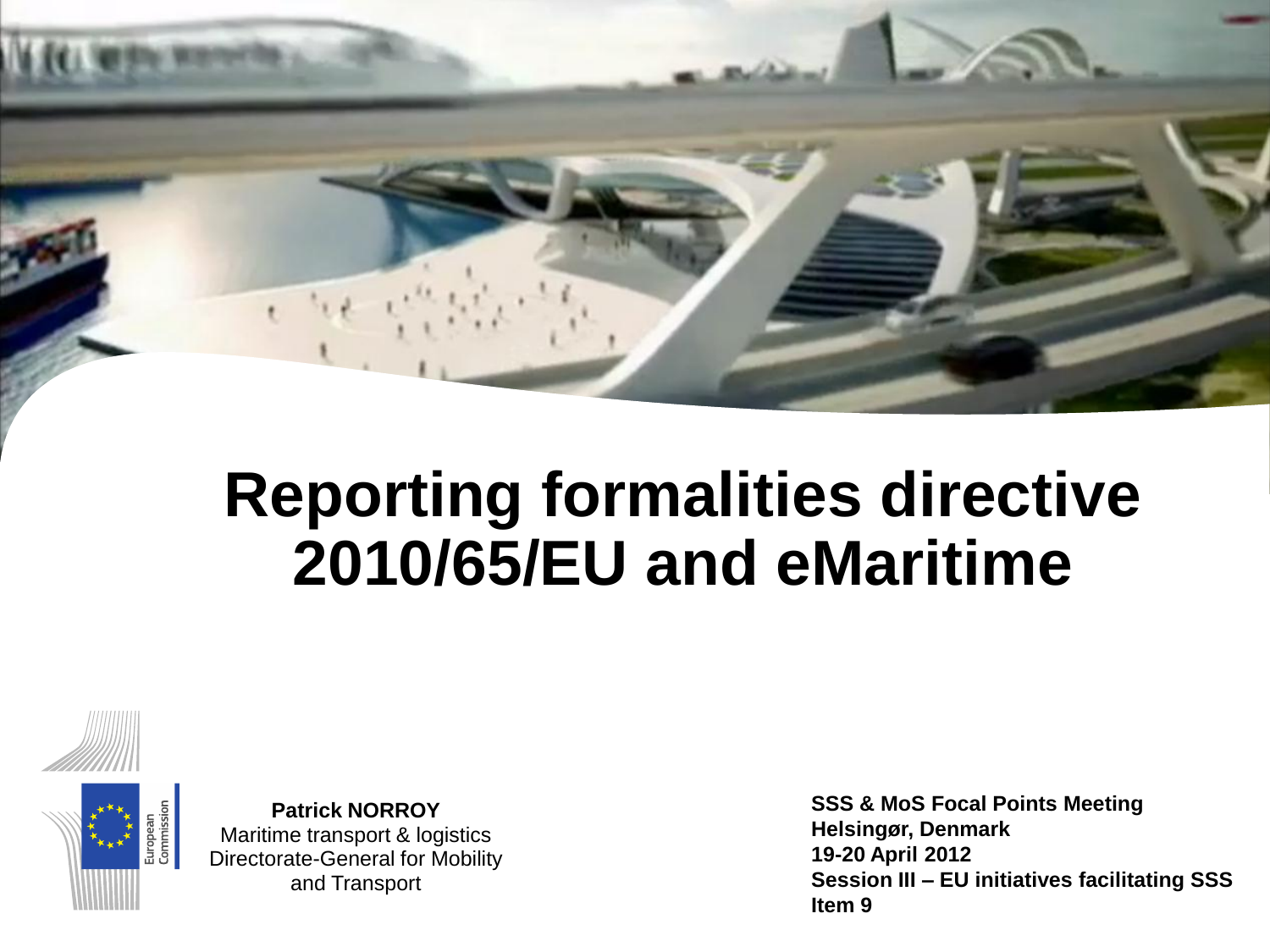### The Reporting formalities directive 2010/65/EU

- Harmonised Single Window services for obligatory vessel reporting in the European Union
- Simplify and harmonise the administrative procedures by making the electronic transmission of information standard and by rationalising reporting procedures.
- Single Window service by 1 June 2015



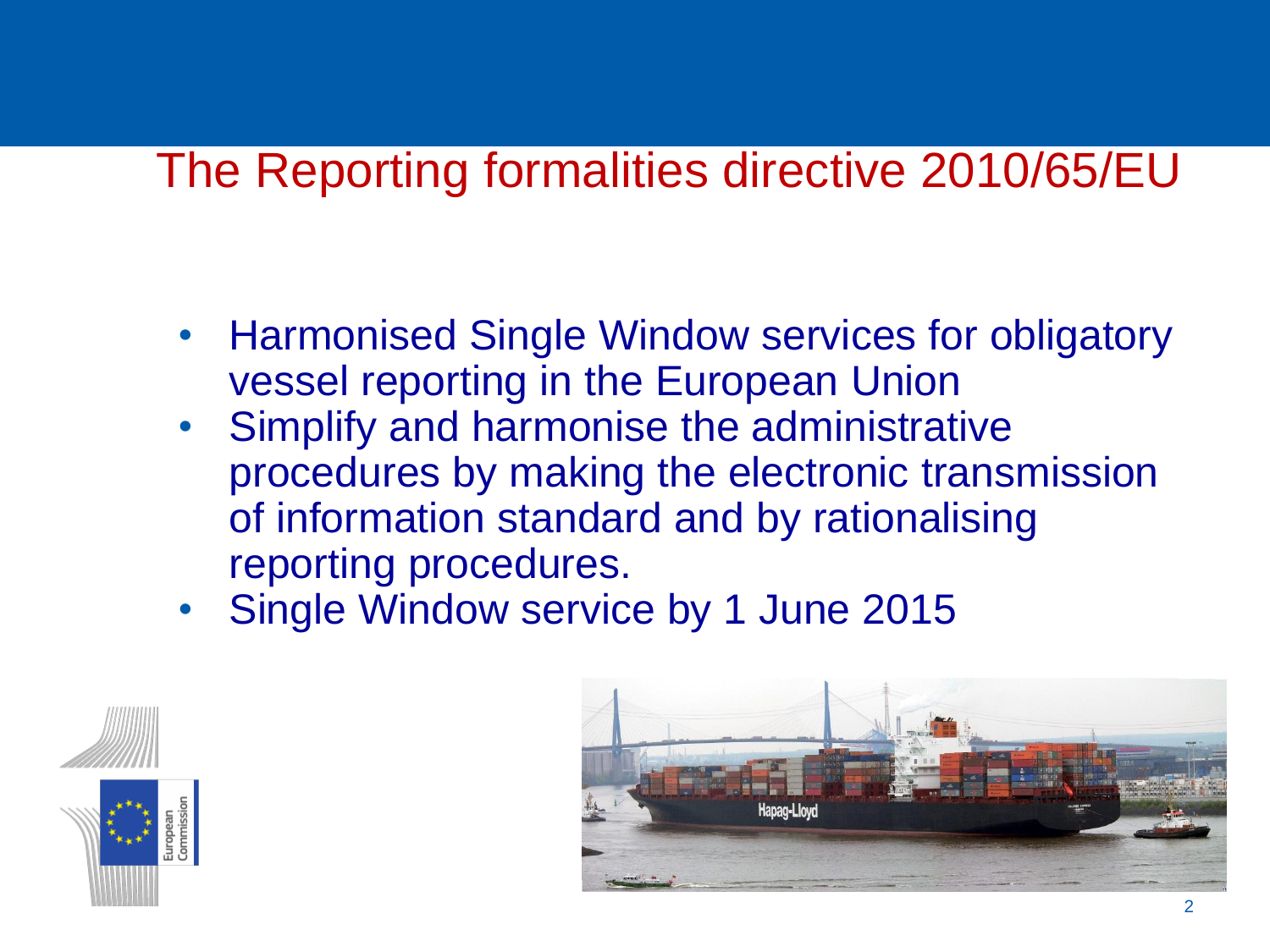# **Directive on reporting formalities** .*Article 3 - Harmonisation and coordination*

1. Each MS shall take measures to ensure that the reporting formalities are requested in a harmonised and coordinated manner within that MS.

2. The Commission shall, in cooperation with the MS, develop mechanisms for the harmonisation and coordination of reporting formalities within the Union.



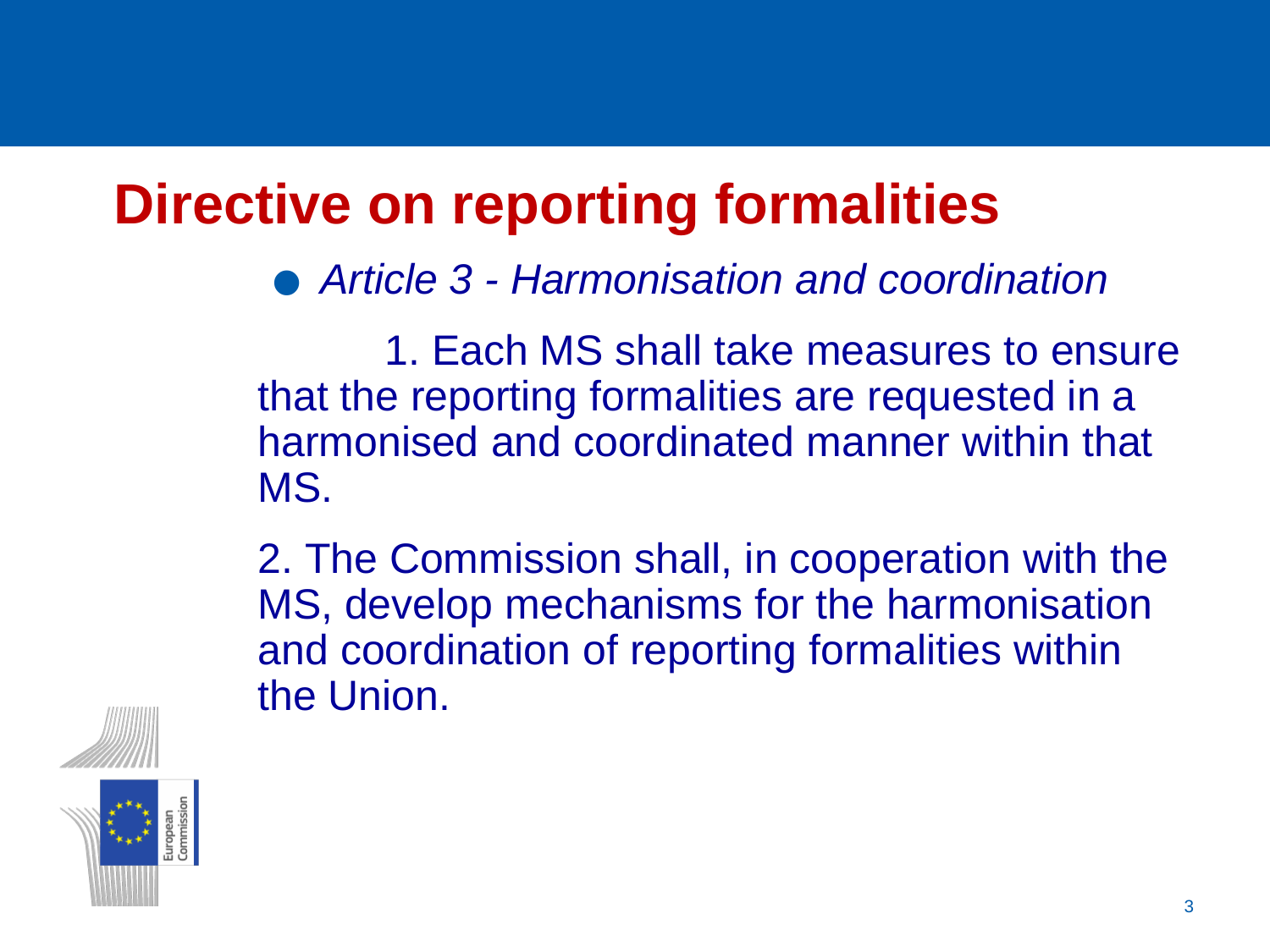### ANNEX - List of reporting formalities

### *A. resulting from EU legal acts*

- .**Notification for ships arriving in and departing**  from EU ports
- .**Border checks on persons**
- **. Border checks on persons<br>• Notification of dangerous goods**
- Notification of dangerous goods<br>● Notification of waste and residues
- .**Notification of security information**
- .**Entry summary declaration**

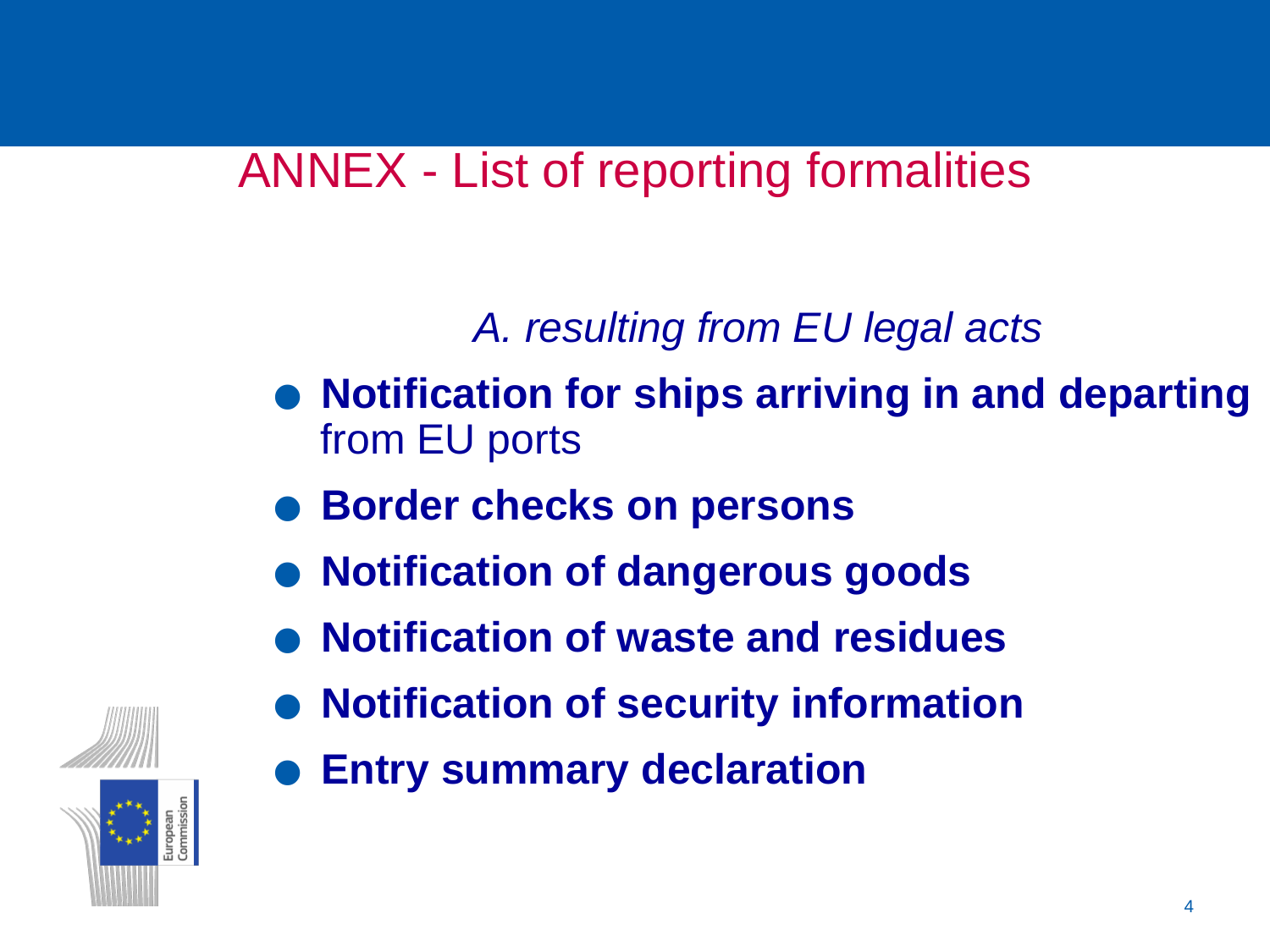ANNEX - List of reporting formalities *B. FAL forms resulting from international legal instruments*

- **FAL form 1: General Declaration**
- FAL form 2: Cargo Declaration
- FAL form 3: Cargo Declaration<br>● FAL form 3: Ship's Stores Declaration • FAL form 3: Ship's Stores Declaration<br>• FAL form 4: Crew's Effects Declaration
	- FAL form 4: Crew's Effects Declaration<br>• FAL form 5: Crew List
	-
- FAL form 6: Passenger List
- FAL form 6: Passenger List<br>● FAL form 7: Dangerous Goods • FAL form 7: Dangerous Goods<br>• Maritime Declaration of Health
	-





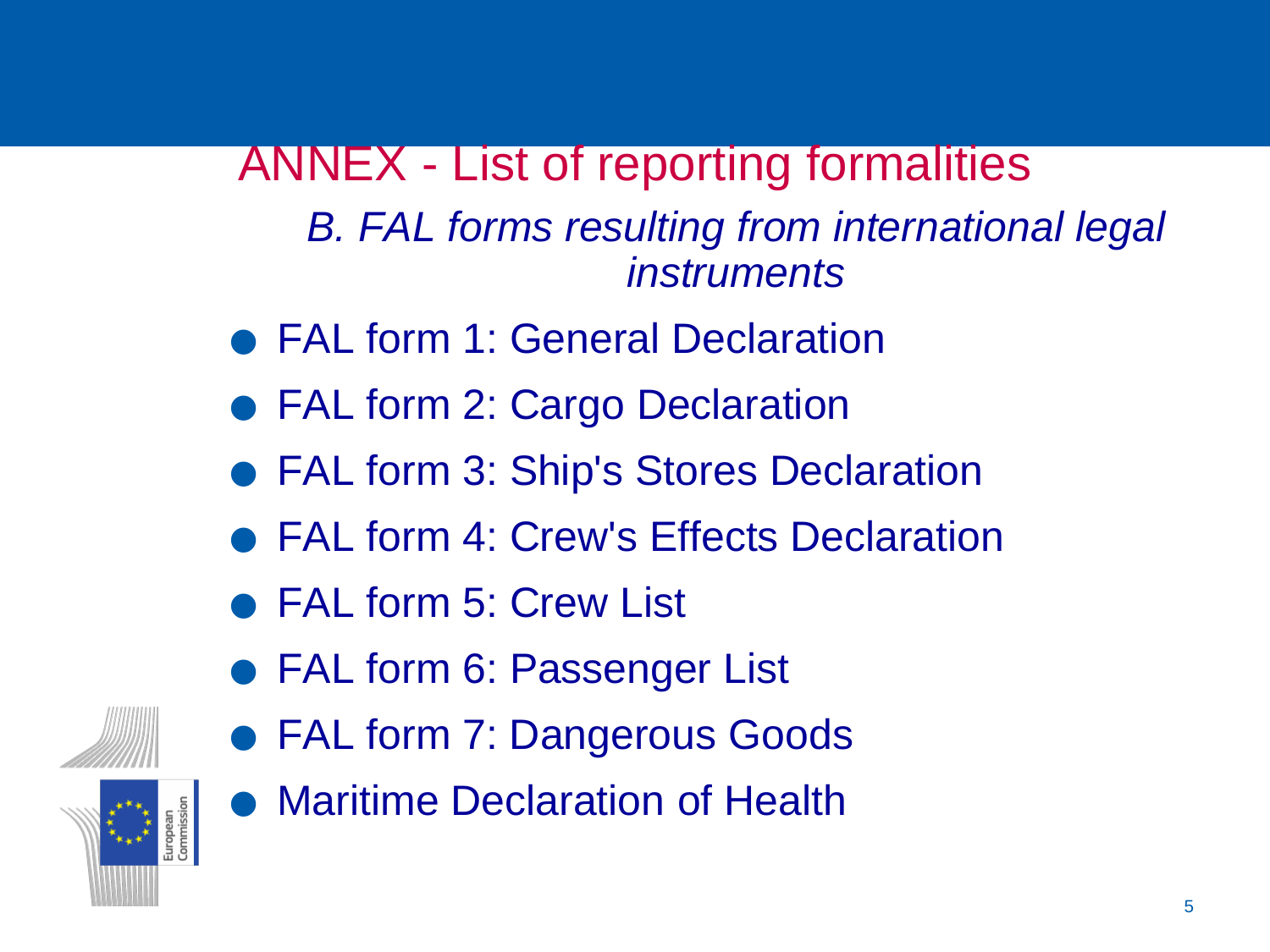**Expert Group on Maritime Administrative Simplification and Electronic Information Services (The 'Ems' Group)**

> The group assists Commission in the implementation of Reporting formalities directive (Directive 2010/65/EU).

This group works in coordination with the SafeSeaNet High Level Steering Group. Meetings: 1/4/2011; 16/6/2011; 10/11/2011; 21/3/2012



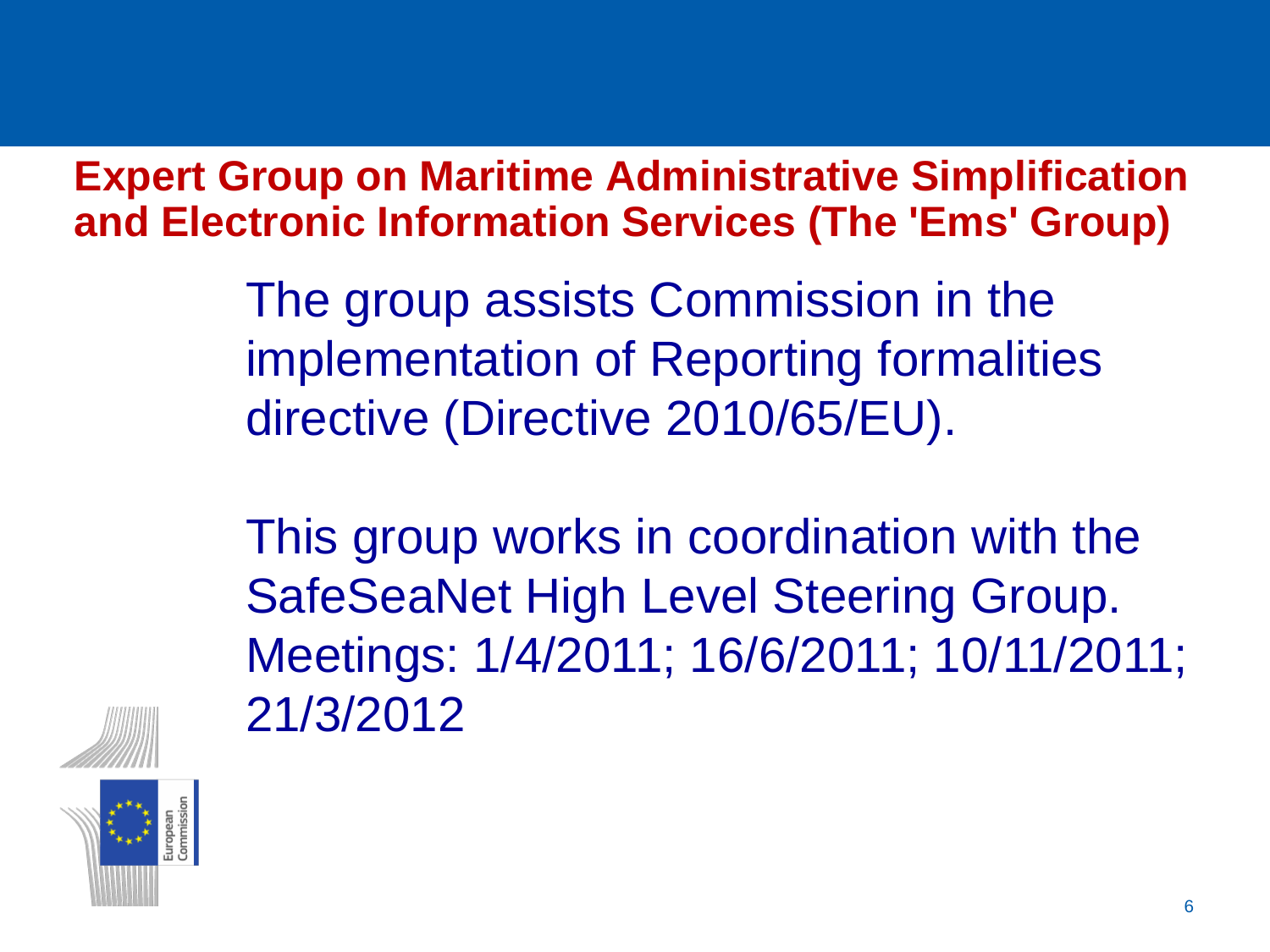### **Mandate of the Sub-groups**

The objective of each subgroup is to identify the information required to fulfil the reporting obligations, deadlines for submissions, the general users of this information and the legal basis for each notification.

The groups aim to establish a business impact analysis for the information elements and define the business confidentiality level.



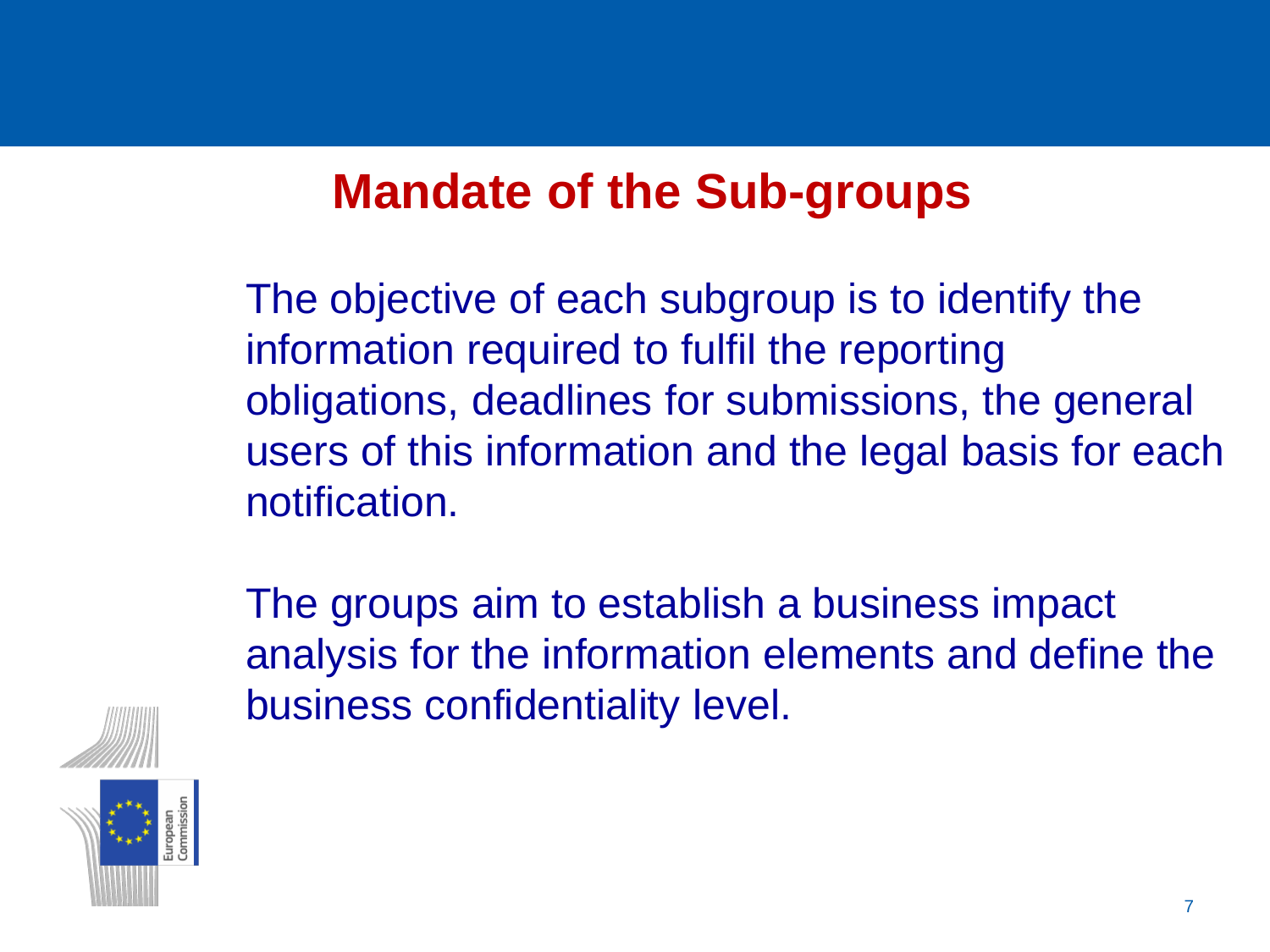## **Sub-Groups**

Five sub-groups were identified by eMS:

- MARSEC Ship Security notification
- Waste notification
- General maritime general and hazmat declaration
- Customs Entry summary declaration, FALs 2 (cargo), 3 (ship's stores) and 4 (crew's effects)
- Single Window and data flow definition

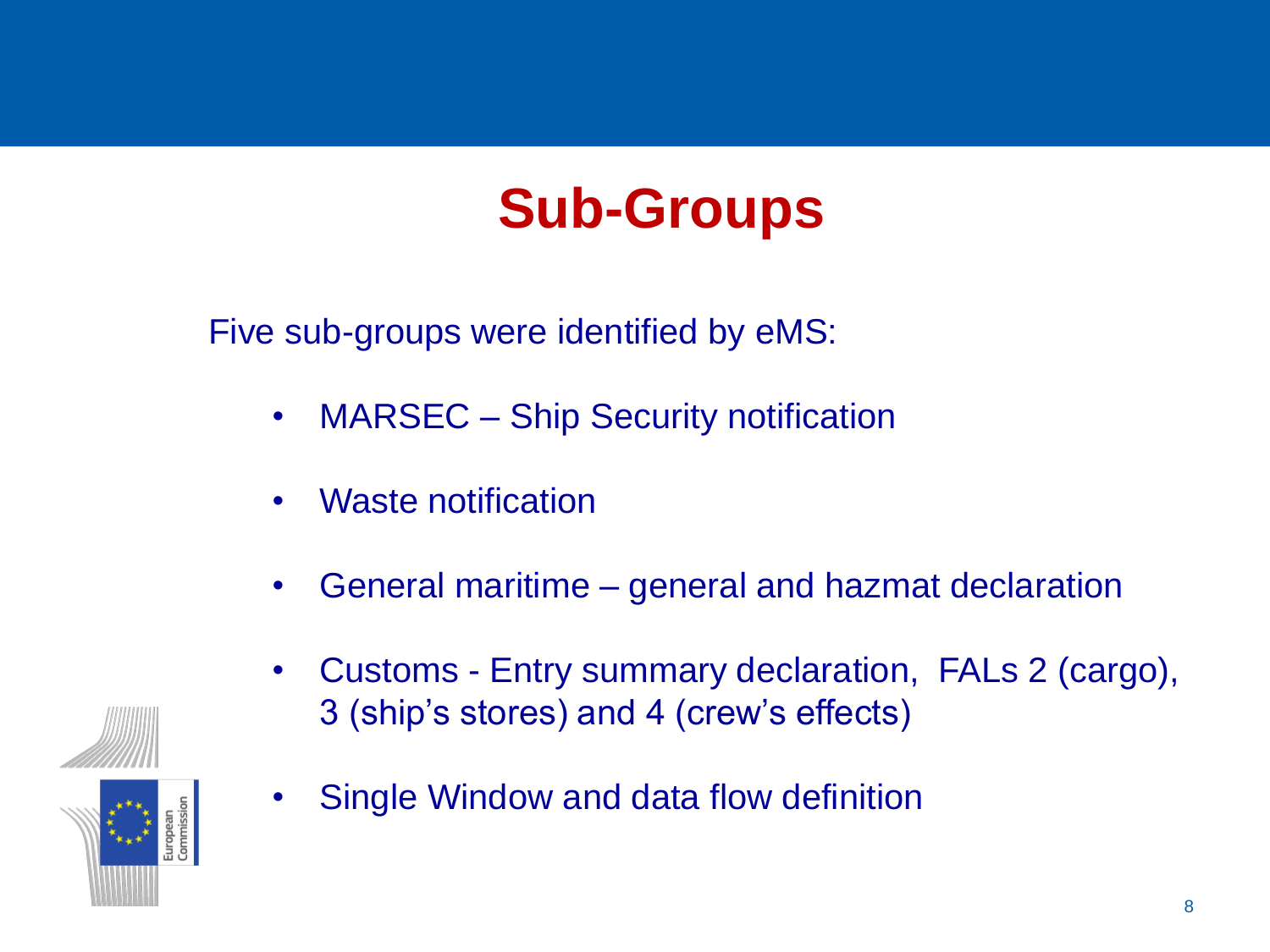## **Possible other subgroups**

Border control subgroup

Health subgroup

Horizontal issues:

- Interoperability
- confidentiality and data protection
- security



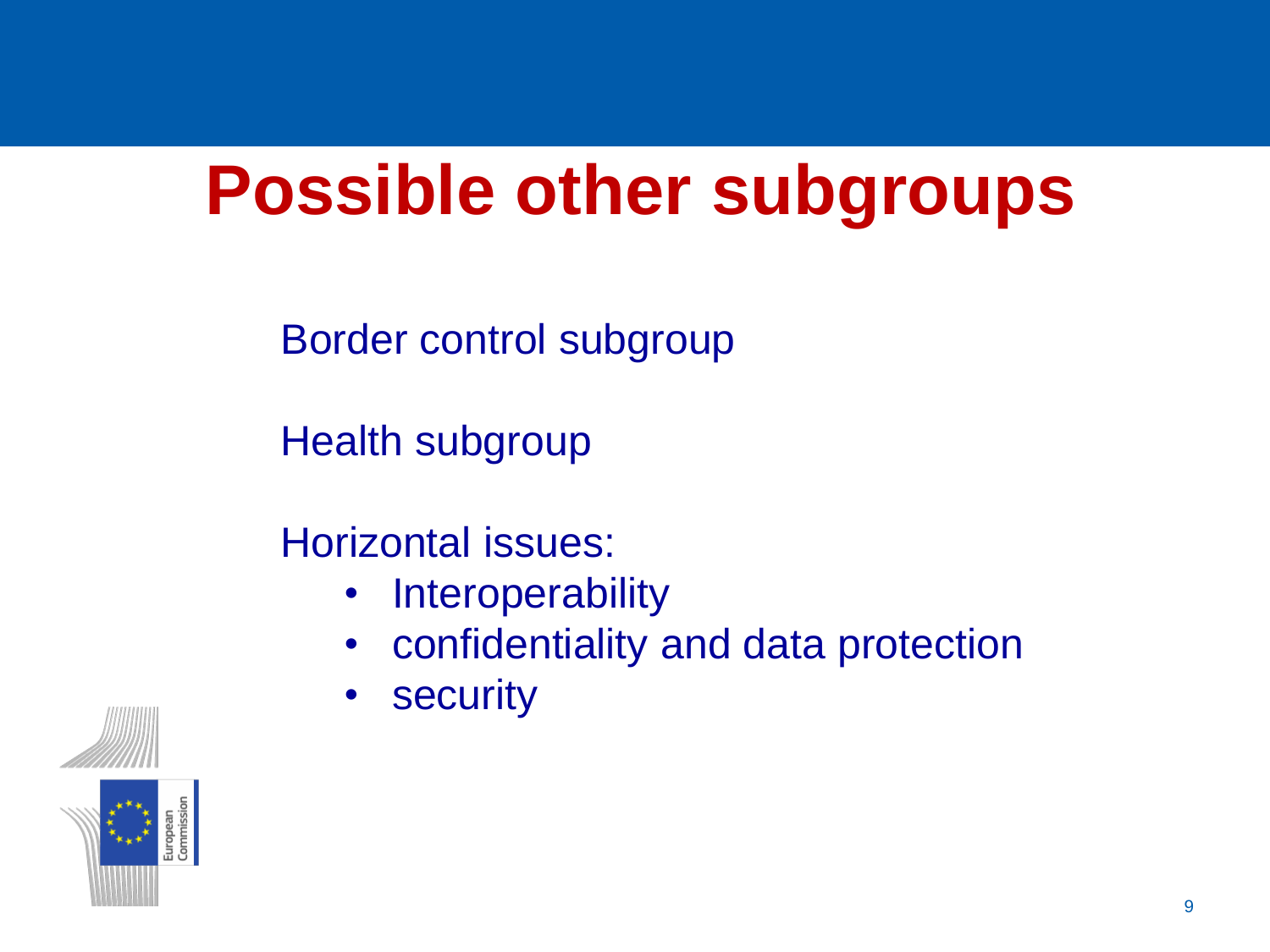# **Next Steps**

- **NEXT STEPS<br>• Functional specifications (2012)** ● Functional specifications (2012<br>● Technical specifications (2013)
	-
- Technical specifications (2013)<br>• Technical implementation (2014) ● Technical implementation (2014-2015)
	-



Testing phase (2014-2015)<br>Initial operational phase (mid 2015)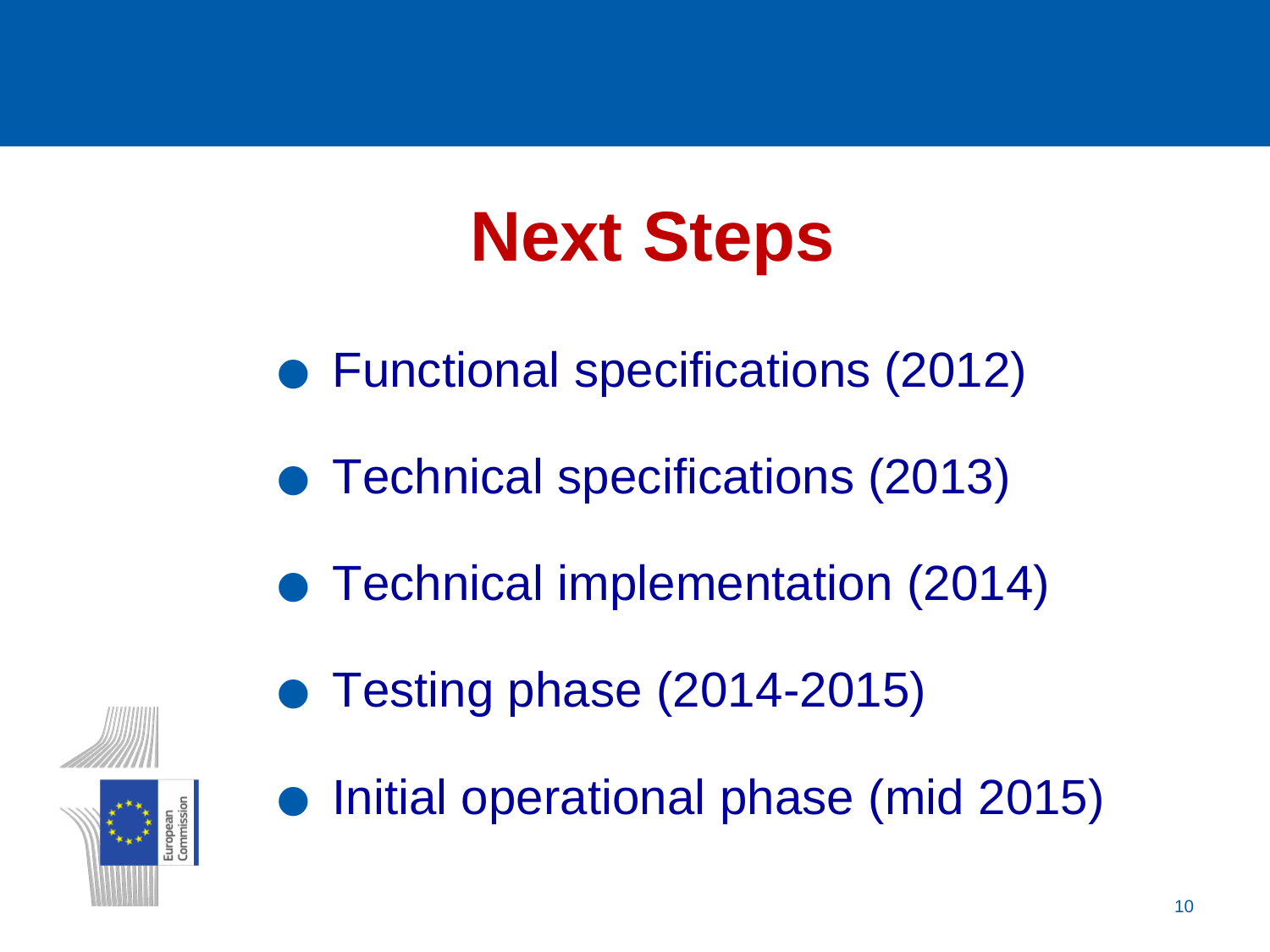### Conceptual structure



 $\diagup$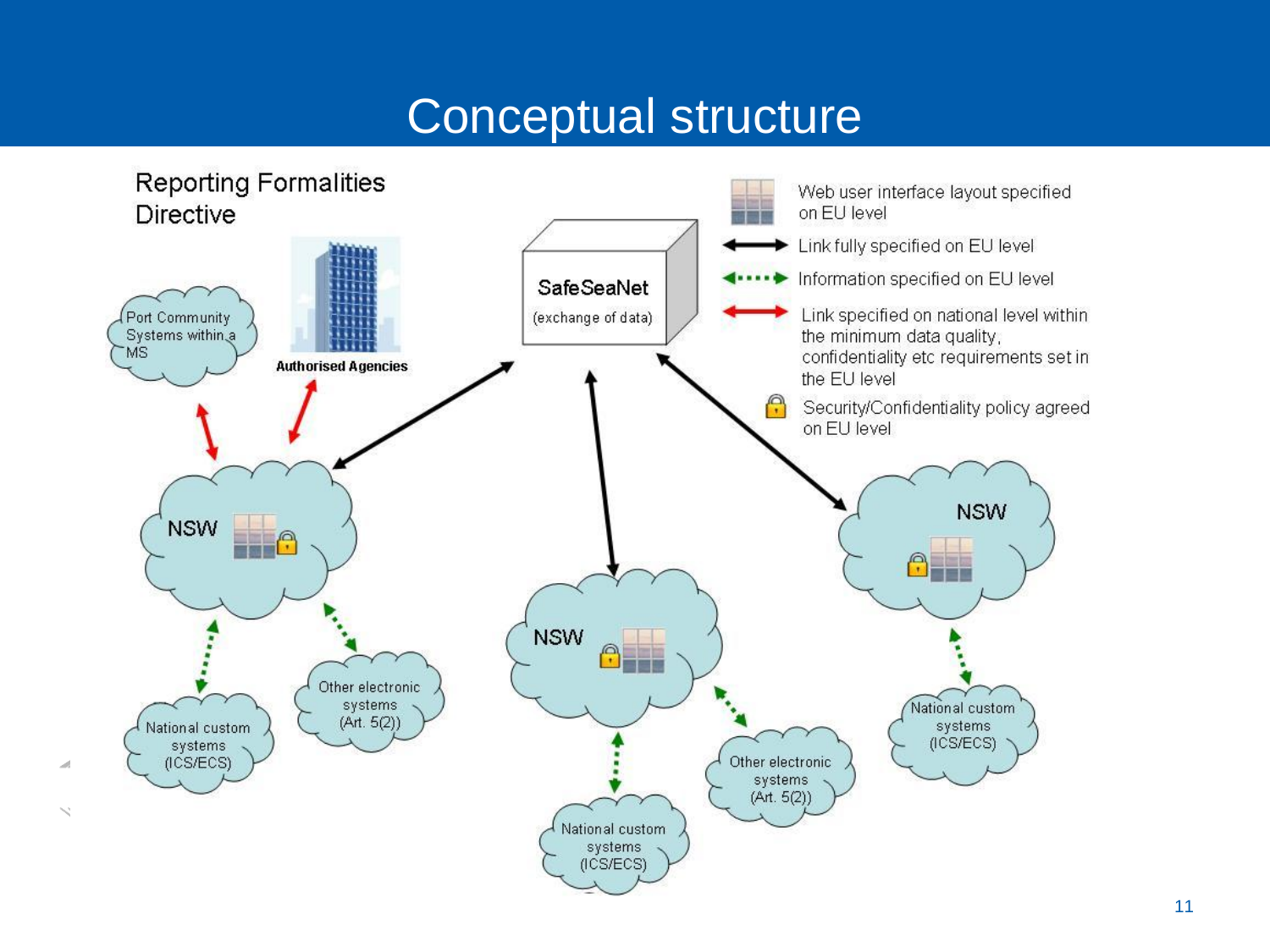## The EU e-Maritime initiative

• The EU e-Maritime initiative is aimed at fostering the use of advanced information technologies for working and doing business in the maritime transport sector

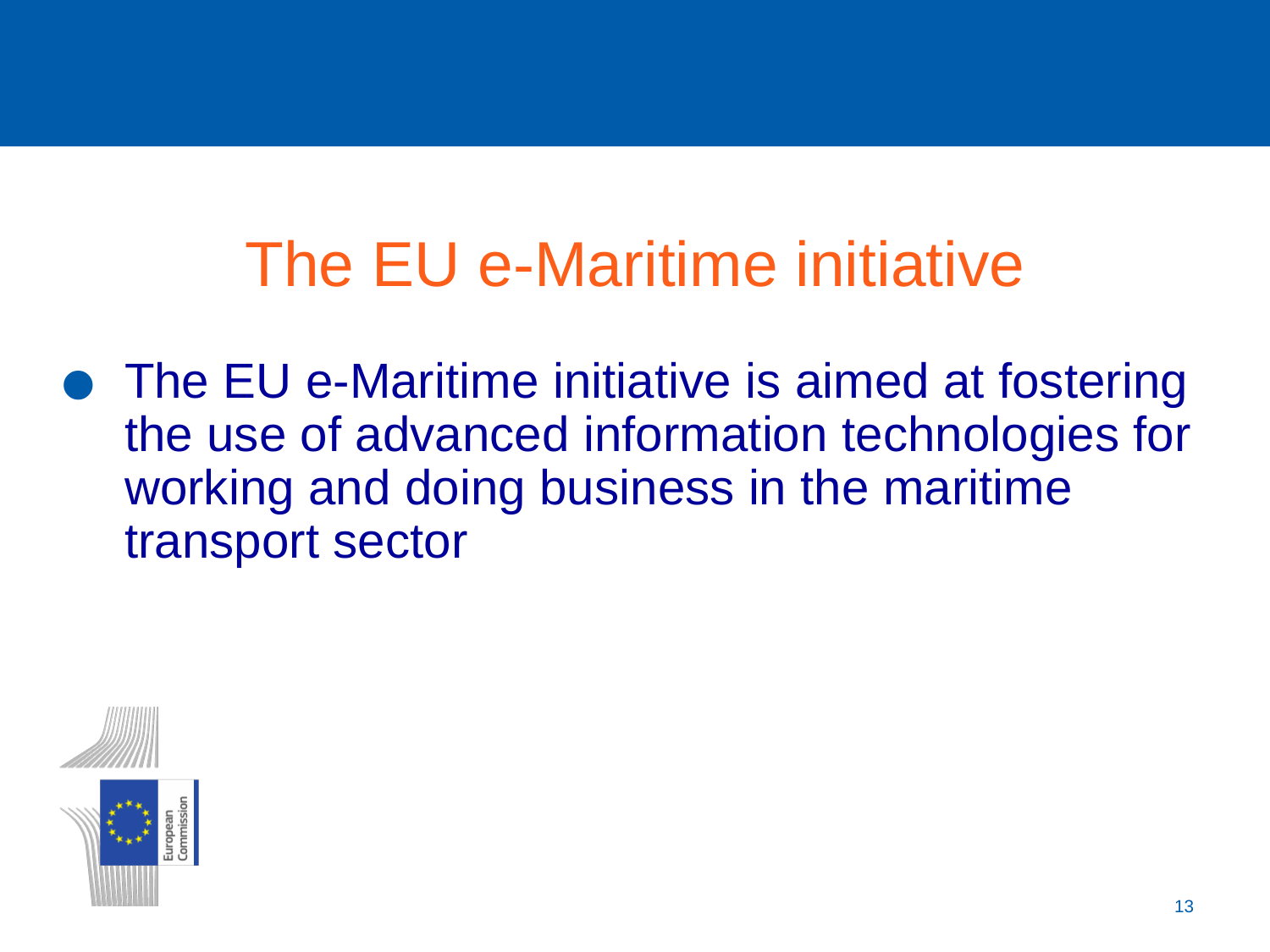### e-Maritime initiative

- Supporting B2A, A2A, A2B and B2B information sharing
- Knowledge sharing
- Standardisation



- ICT infrastructure funding
- Research funding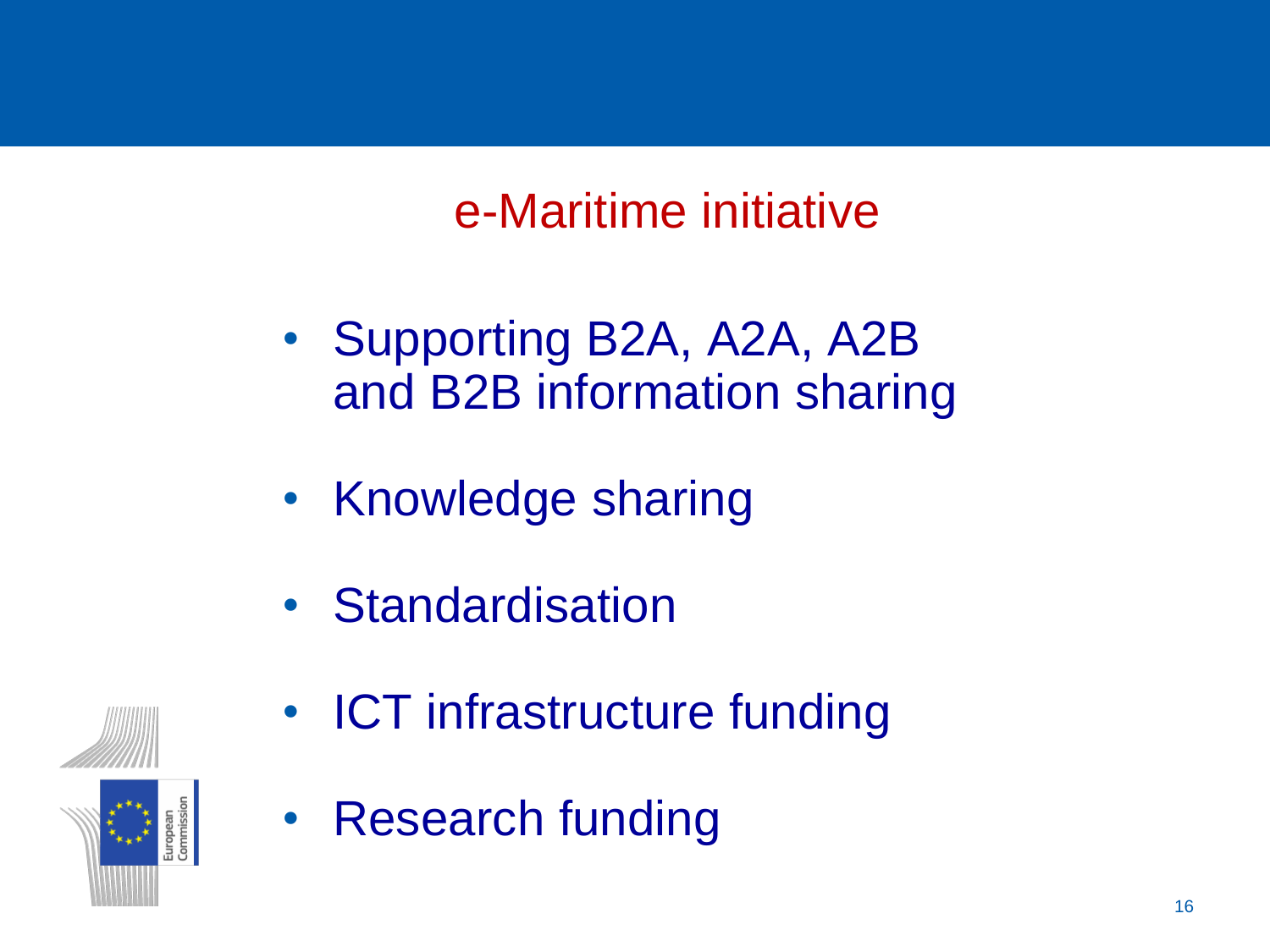Guidance and information

- . Development of awareness raising programs
- . Publication of documentation and a website for raising awareness among the wider public and in order to provide
- information to the specialised stakeholder communities.<br>● Sharing reports, studies, cost-benefit analyses and pilot projects on use of ICT.



- . Organisation of conferences and working groups' meetings, including the provision of the appropriate venue for the event and all other organisational and logistical aspects.
	- . e-Maritime Forum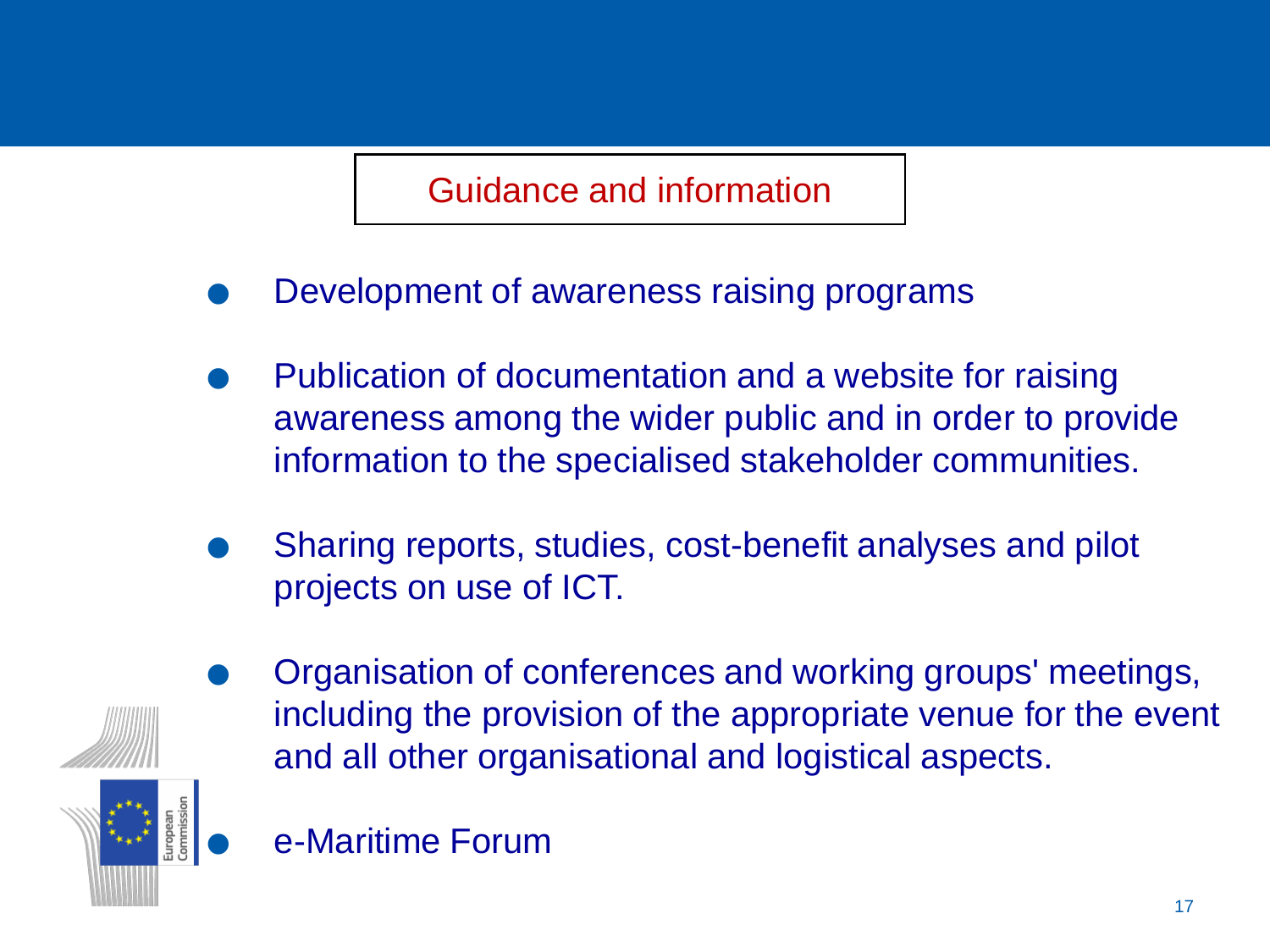#### **Standards**

An industry consultation committee to develop and propose appropriate standards with inputs from stakeholders across the supply chain. The Committee would based on the feedback received from e-Maritime industry forum.

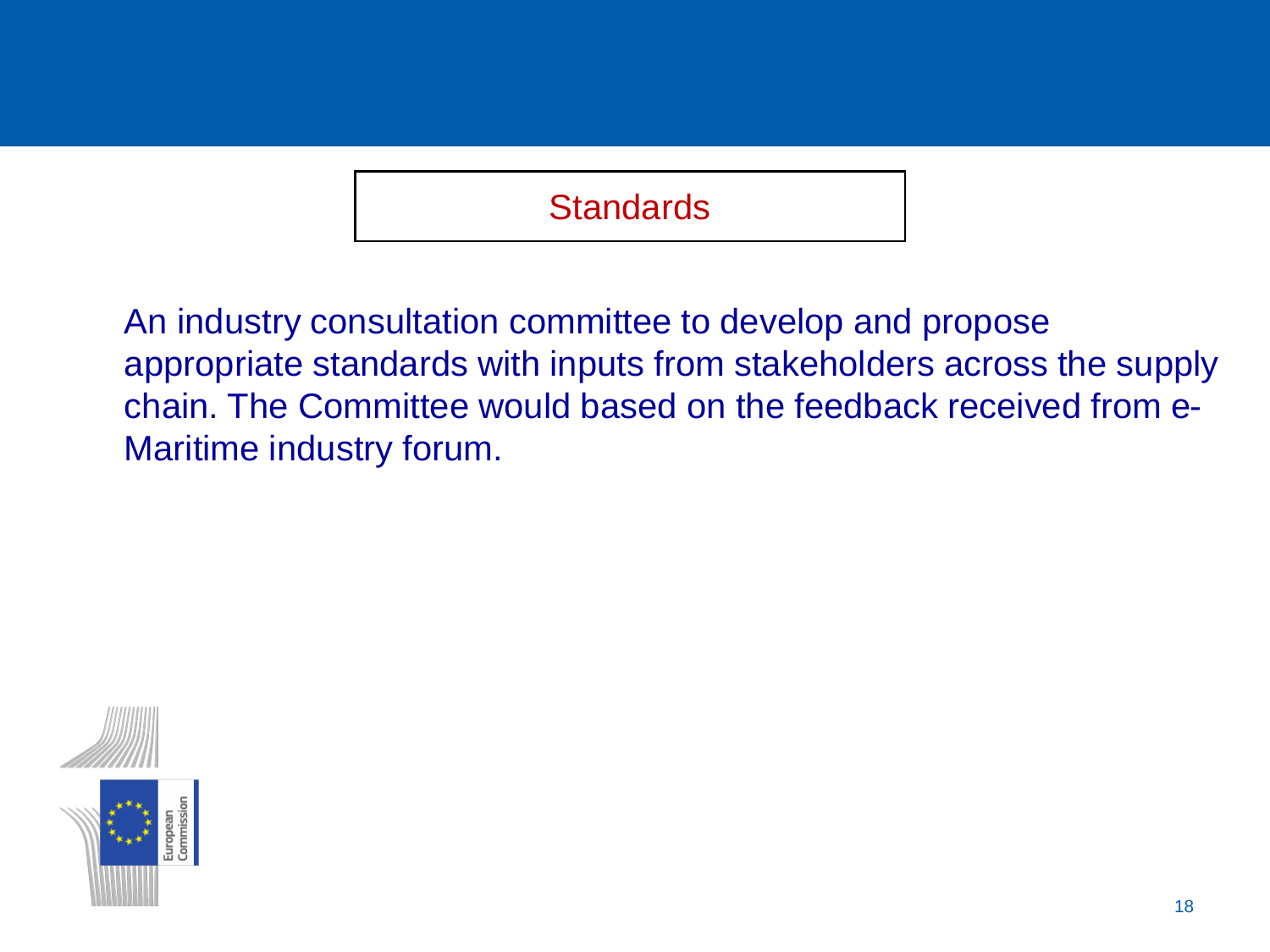Measures to support stakeholders in implementation of the necessary e-Maritime ICT infrastructure

The Commission will identify financial instruments to support take-up of ICT hardware, software and skills for exchanging maritime transport data.

Furthermore, a similar support for will be provided for those actors already having port community systems or National Single Windows in place in order to ensure trans-border interoperability between the systems on the EU level.



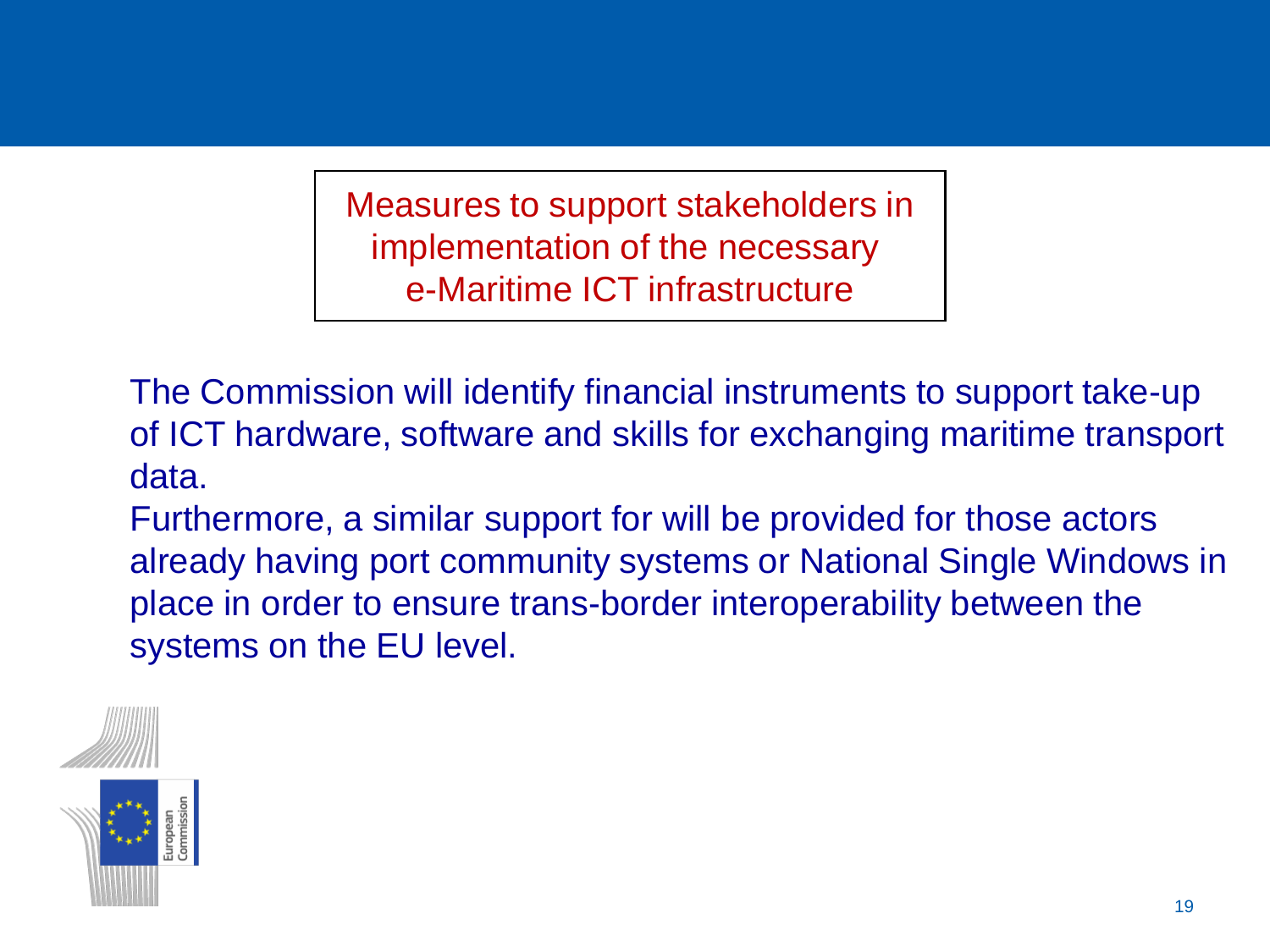Support R&D in Intelligent use of data and in port traffic monitoring systems

Measures to encourage research and pilot projects on intelligent use of data, supporting further exploitation of port community systems for optimisation of daily operations such as in ports.

Further research and pilot actions on hardware and systems facilitating intermodal logistic chain, such as real time monitoring, management and optimisation of traffic in and around ports, will be encouraged.



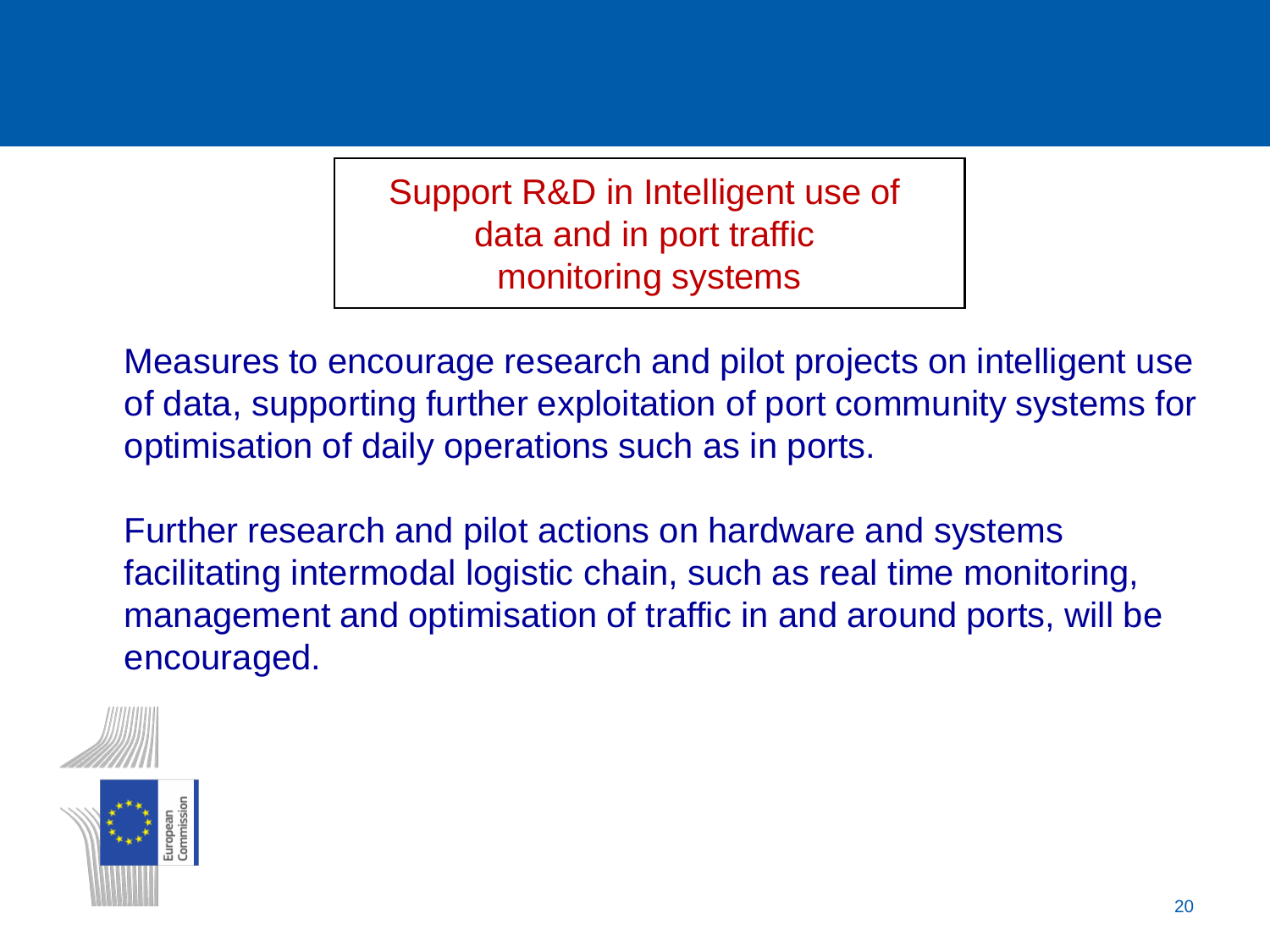### e-Maritime - benefits

- » Reduced administrative burden for vessels
- » Availability of data for value added services
- » Economise in scale from standardisation
- » Improved efficiency in ports
- » Increased attractiveness on maritime transport through better predictability on cargo flow
- » Maritime pillar for multimodal transport chain
- » Integration to global logistic chains
- » Reporting formalities: 23 harmonised systems

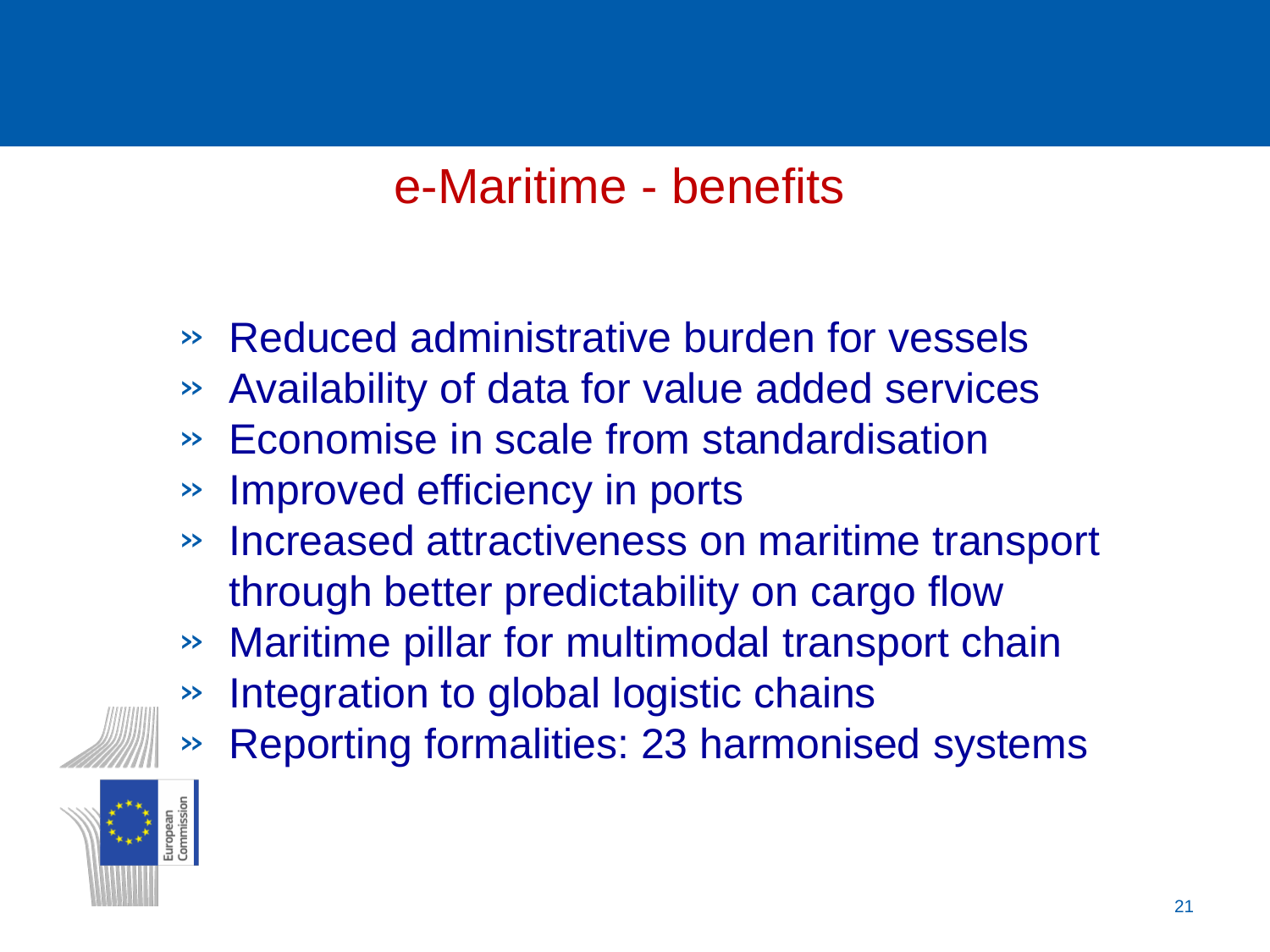

### **Development**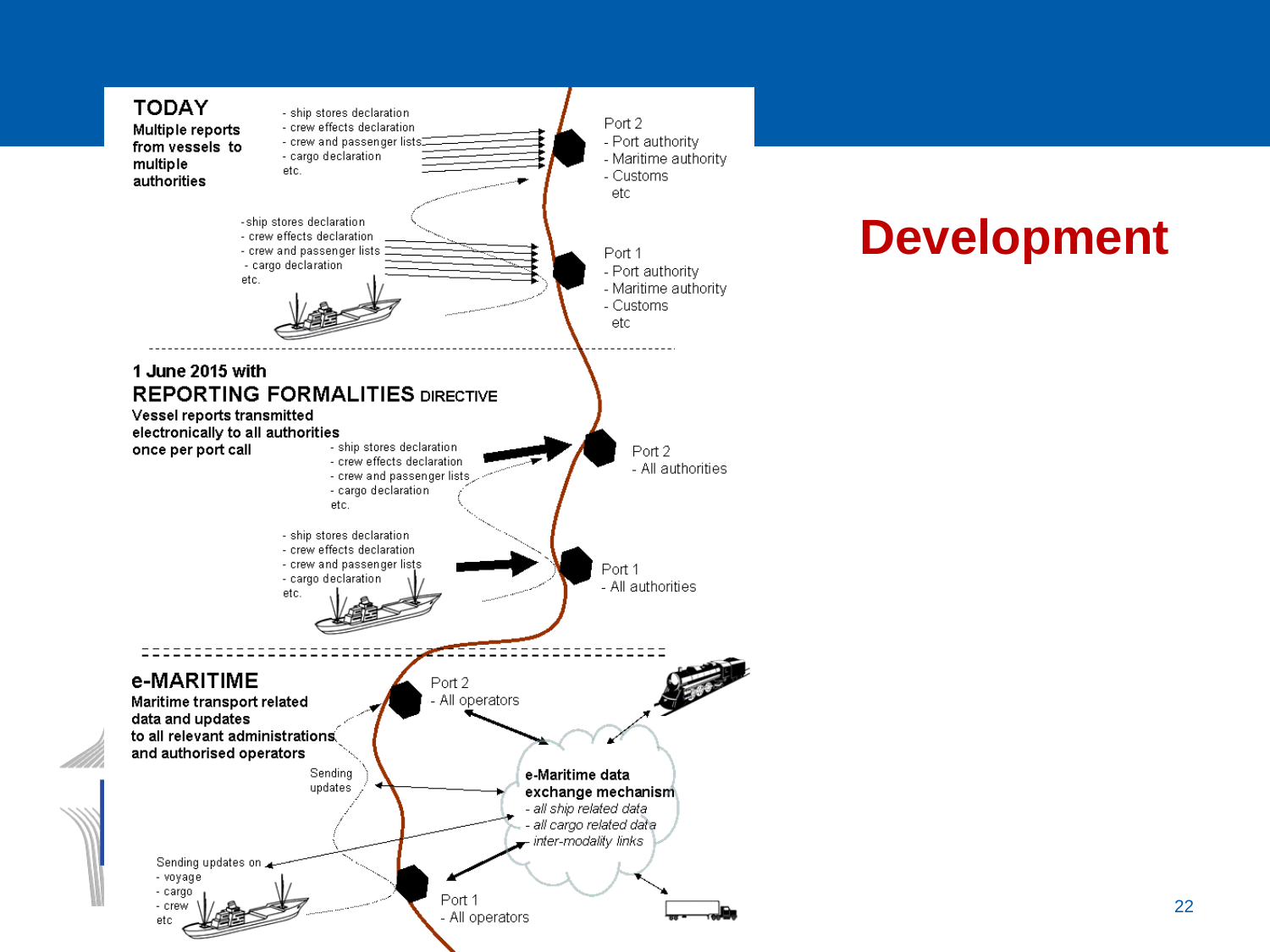#### **Common Reference Framework: Reference Model e-Freight**